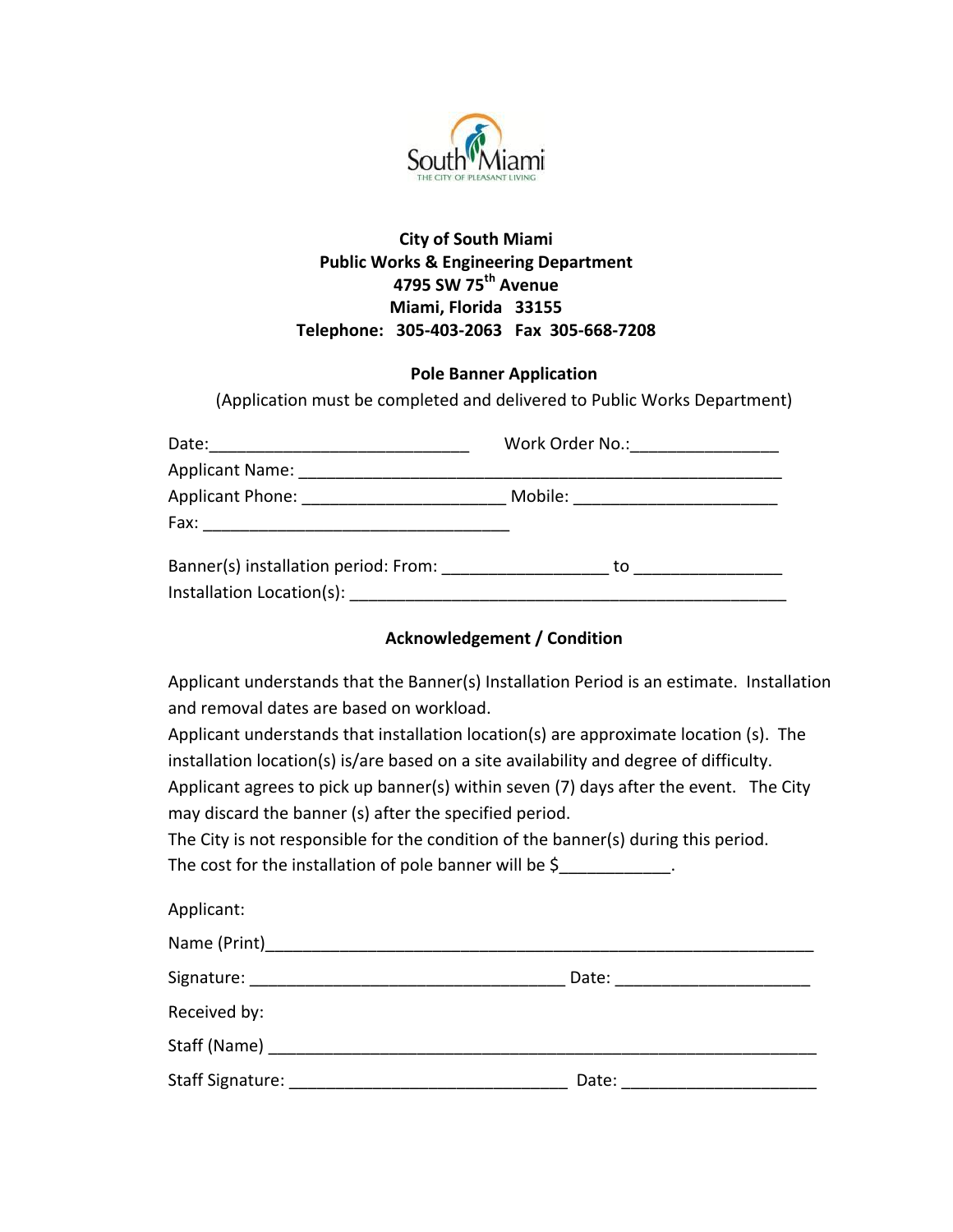

**City of South Miami Public Works & Engineering Department 4795 SW 75th Avenue Miami, Florida 33155 Telephone: 305-403-2063 Fax 305-668-7208**

# **Policy and Procedure**

## **Banner Over Right-of-Way**

- 1. Applicant must contact Planning Department to complete application.
- 2. All temporary signs shall be approved by the Planning and Zoning Department which may consider the type of lettering, color, location or compatibility of the proposed sign.
- 3. Planning Department shall submit completed and approved application to the City Manager for final approval.
- 4. Applicant shall deliver the banner(s) and receipt of payment to Public Works Department.
- 5. All banners and installation accessories must be delivered to Public Works Department 7 days before the banner installation date.
- 6. When the banner(s) is/are delivered, applicant shall execute a receipt to acknowledge approximate date of banner(s) installation and removal. The applicant shall agree to pick up banner(s) within 5 days of the date notified that the banner(s) is/are ready for pickup.
- 7. Public Works Manager or designee shall schedule the banner(s) installation by staff or approved vendor.
- 8. The banner(s) shall be removed after the event by staff or approved vendor.